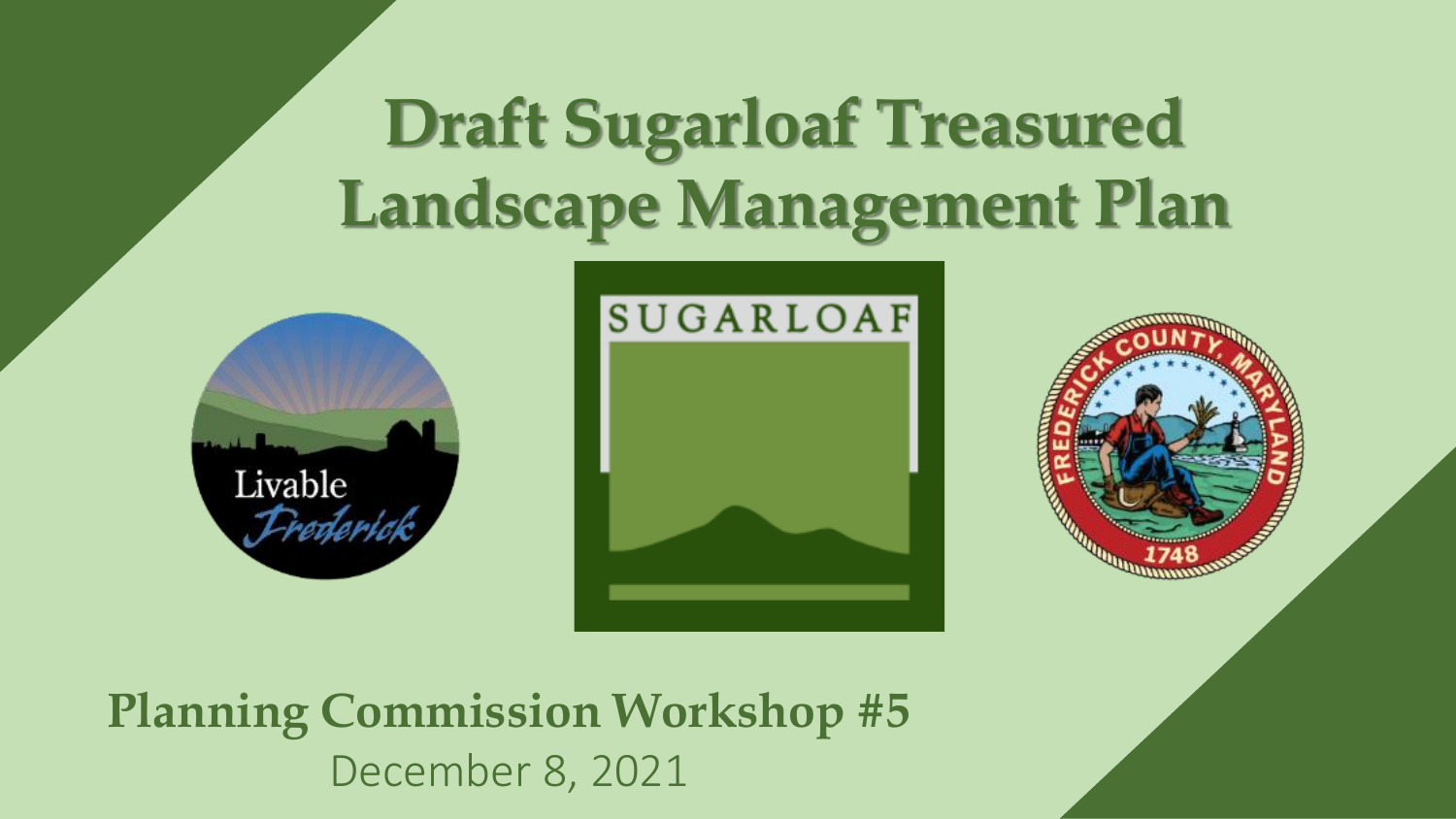#### **Plan Goals (pg. 4):**

- **Protect and enhance the Sugarloaf Area's natural resources and environmental assets, including its forests, waters, biodiversity, and wildlife habitats.**
- **Strengthen the distinct place-based identity of the Sugarloaf Area through the stewardship of its scenic and rural character, and its agricultural and cultural resources.**
- **Foster a resilient human ecology through the mitigation of, and adaptation to, climate change.**

**Vision Statement (pg. 4):** 

**2** *A unique geologic landform in Maryland, Sugarloaf Mountain is a defining element of Frederick County's treasured scenic and rural landscape. The mountain and the area surrounding it possess a sublime beauty and significant biodiversity, where a high-quality environment is maintained. Forestlands, aquatic resources, wildlife habitat, inspiring vistas, and historic resources are valued and protected. Land uses are sensitive to both the natural environment and rural character of the area. Stewardship of the area's natural assets and cultural resources ensures healthy, resilient, and economically productive lands for current and future generations. As we face climate change challenges, Sugarloaf Mountain and the surrounding landscape provide ecosystem benefits to the residents of both Frederick County and the wider region, enhancing the sustainability of our shared environment.*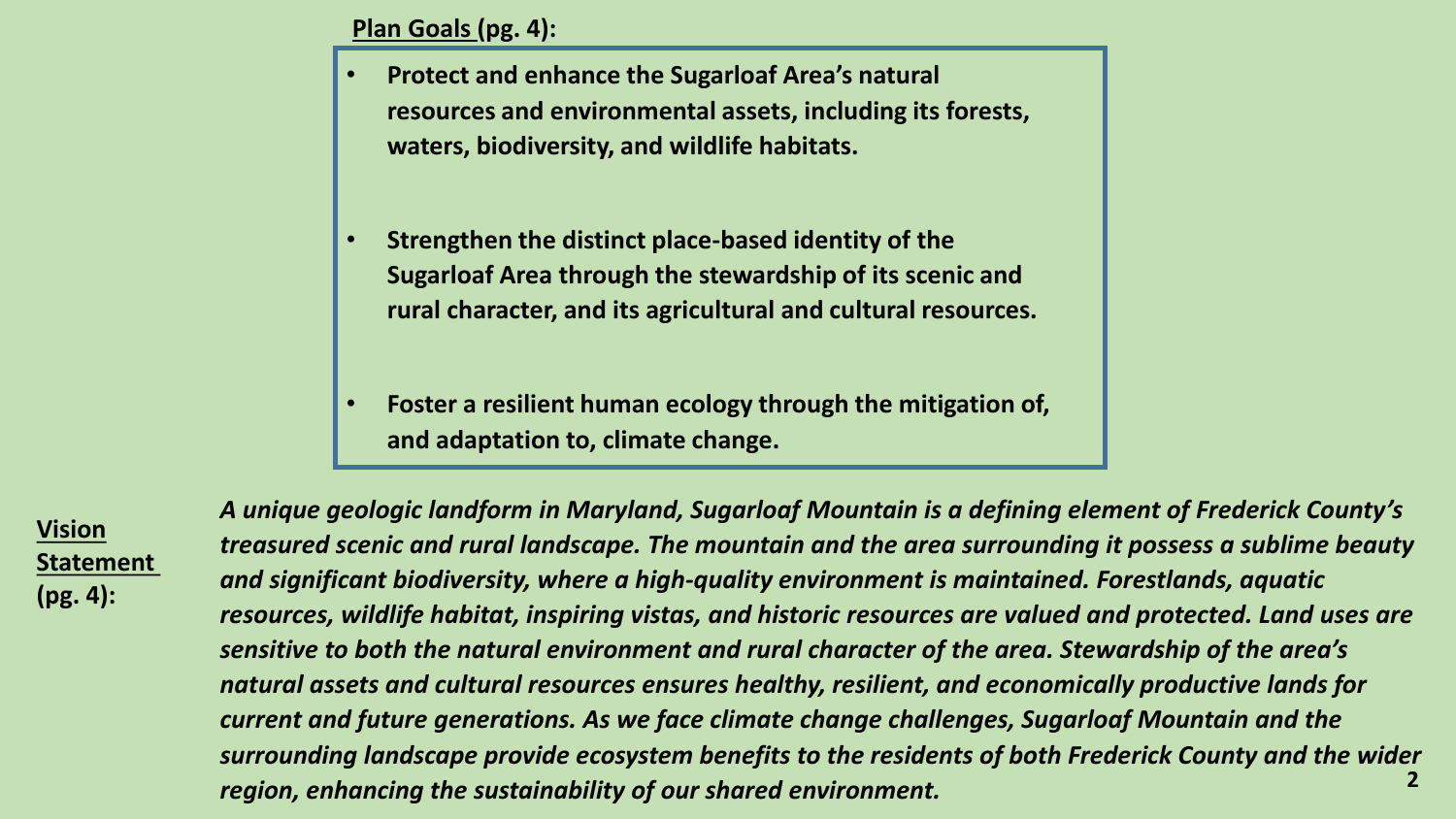- **Maryland's Designated Use Classes for Surface Waters**
- **Stream Habitat**
- **Water Quality**
- **Biological Condition**
- **Impervious Surface**
- **Monitoring Water Quality Impacts from Impervious Cover & Land Use**
- **Coldwater Biological Resources in the Sugarloaf Planning Area**
- **Brook Trout Watersheds – Bear Branch and Furnace Branch**
- **Urbana Branch Watershed**

**Side Bar Items:**

- **Maryland Biological Stream Survey**
- **Maryland's Stream Waders Program**
- **Stream Categories**
- **Headwater Streams**

# **Chapter Review**

- **- Content, message, text**
- **- Policies**
- **- Initiatives**
- **- Mapping**
- **- Revisions/edits**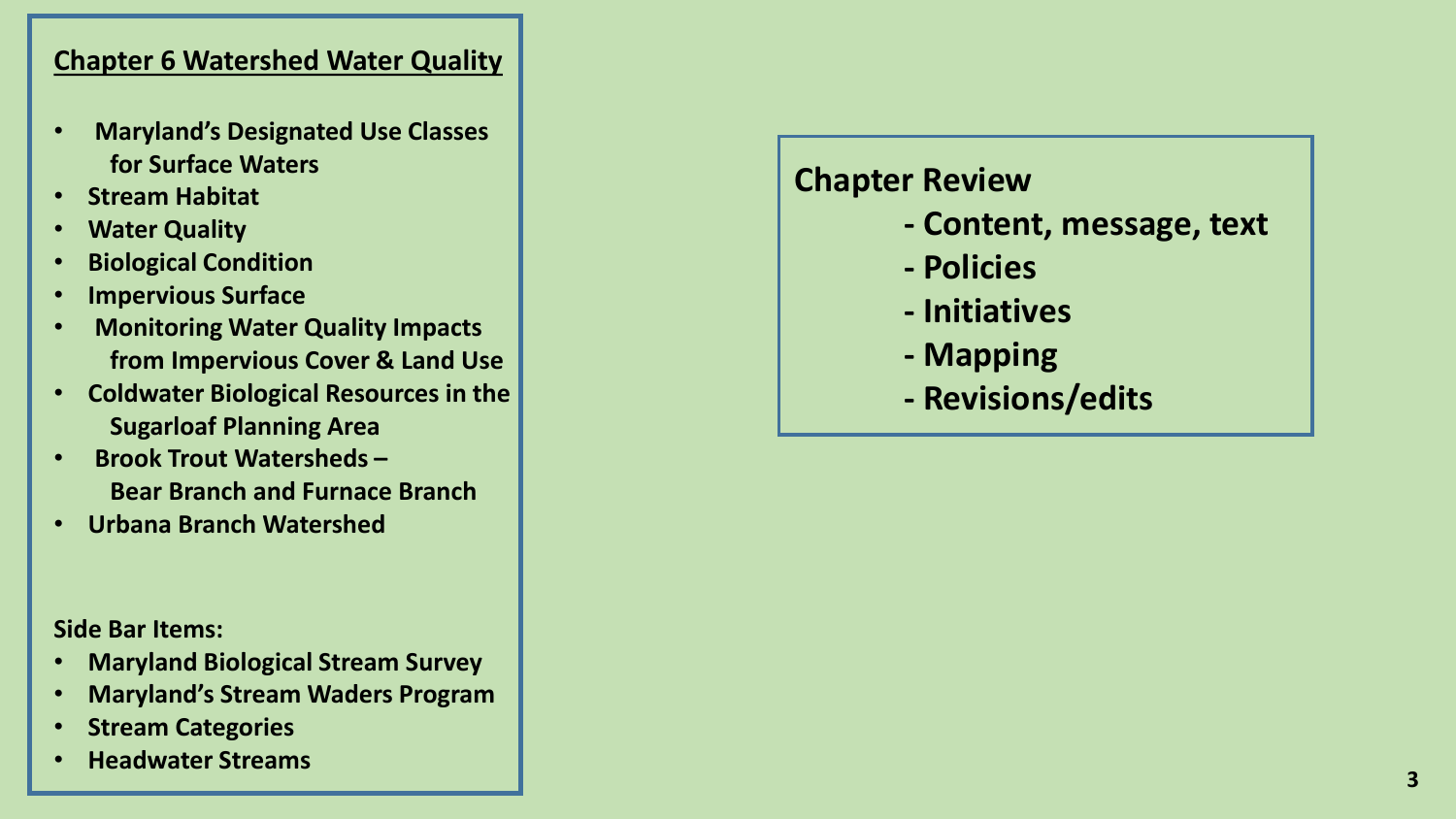- **Maryland's Designated Use Classes for Surface Waters**
- **Stream Habitat**
- **Water Quality**
- **Biological Condition**
- **Impervious Surface**
- **Monitoring Water Quality Impacts from Impervious Cover & Land Use**
- **Coldwater Biological Resources in the Sugarloaf Planning Area**
- **Brook Trout Watersheds – Bear Branch and Furnace Branch**
- **Urbana Branch Watershed**

**Side Bar Items:**

- **Maryland Biological Stream Survey**
- **Maryland's Stream Waders Program**
- **Stream Categories**
- **Headwater Streams**

# **Chapter 6 Policies and Initiatives**

**Policy 6.1 Foster increased awareness and appreciation of environmental resources in the Sugarloaf Planning Area and their relationship to man-made systems, and support management actions to sustain and protect resource function, resilience, and quality.**

**Policy 6.2 Enhance biological, physical, and chemical monitoring of streams, including evalution of physical impediments that block brook trout movement and acute 'hot spots' with degraded in-stream conditions that imperil survival of coldwater aquatic communities.**

**Policy 6.3 Minimize parallel streamside roads and road crossings of stream in all future planning, subdivision and site plan approvals, and construction designs in the Sugarloaf Planning Area.**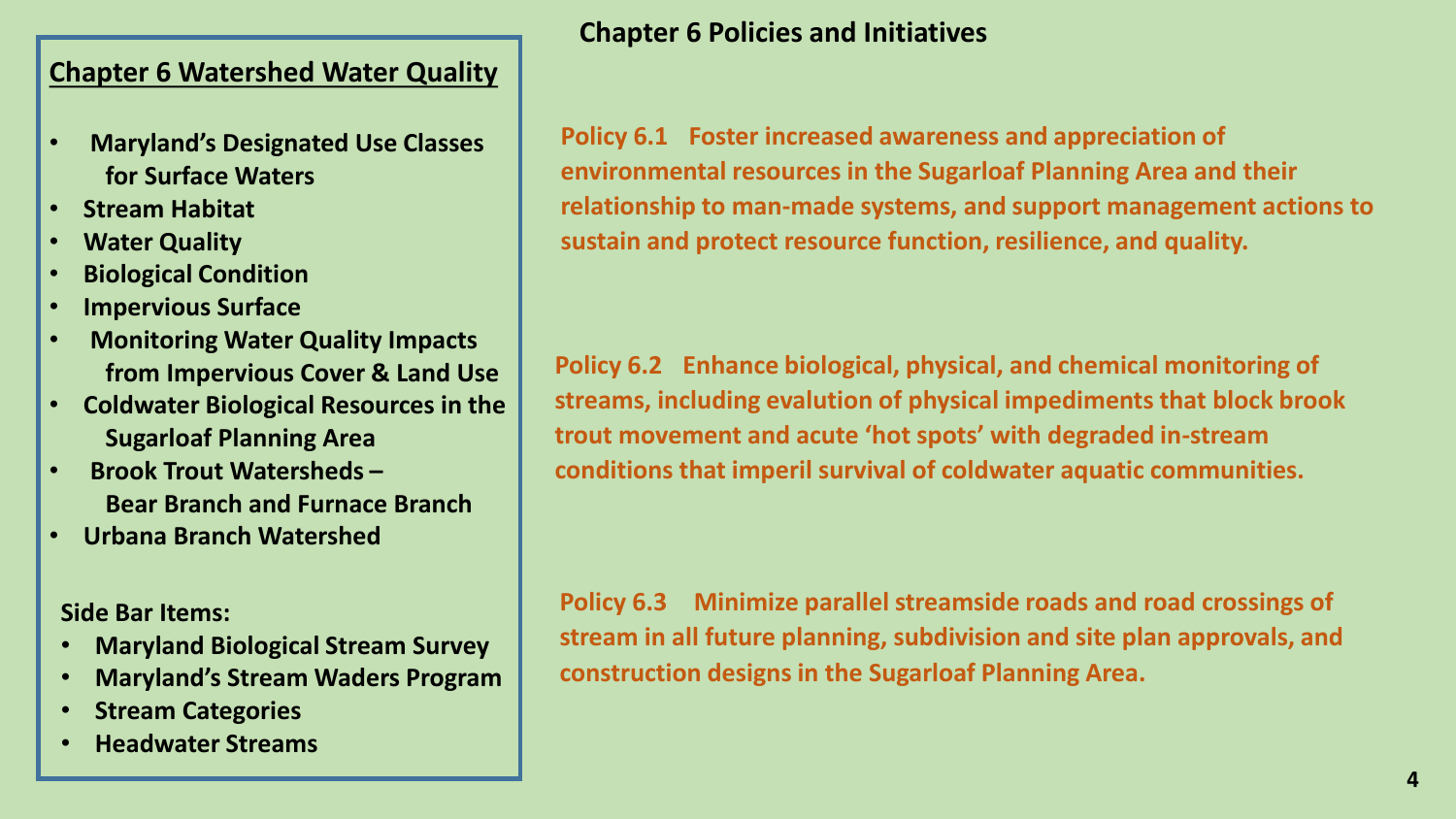- **Maryland's Designated Use Classes for Surface Waters**
- **Stream Habitat**
- **Water Quality**
- **Biological Condition**
- **Impervious Surface**
- **Monitoring Water Quality Impacts from Impervious Cover & Land Use**
- **Coldwater Biological Resources in the Sugarloaf Planning Area**
- **Brook Trout Watersheds – Bear Branch and Furnace Branch**
- **Urbana Branch Watershed**

**Side Bar Items:**

- **Maryland Biological Stream Survey**
- **Maryland's Stream Waders Program**
- **Stream Categories**
- **Headwater Streams**

# **Chapter 6 Policies and Initiatives**

**Initiative 6A Establish non-residential and non-agricultural building size thresholds in the Sugarloaf Planning Area to reduce impervious surfaces, stormwater runoff, and degradation of aquatic resources.**

**Policy 6.4 Support and adequately fund watershed restoration initiatives such as stormwater management system upgrades and retrofits, infrastructure repair, reforestation, and stream restoration projects that minimize riparian vegetation removal in the Sugarloaf Planning Area**

**Policy 6.5 Maintain high quality watershed conditions to sustain coldwater biological communities.**

**Initiative 6B Engage the Division of Public Works' Highway Operations Division in a critical examination of the need and use of road salt within the Sugarloaf Resource Watersheds of Concern in order to protect high quality waters that support brook trout and coldwater aquatic organisms from the threat of elevated chloride levels.**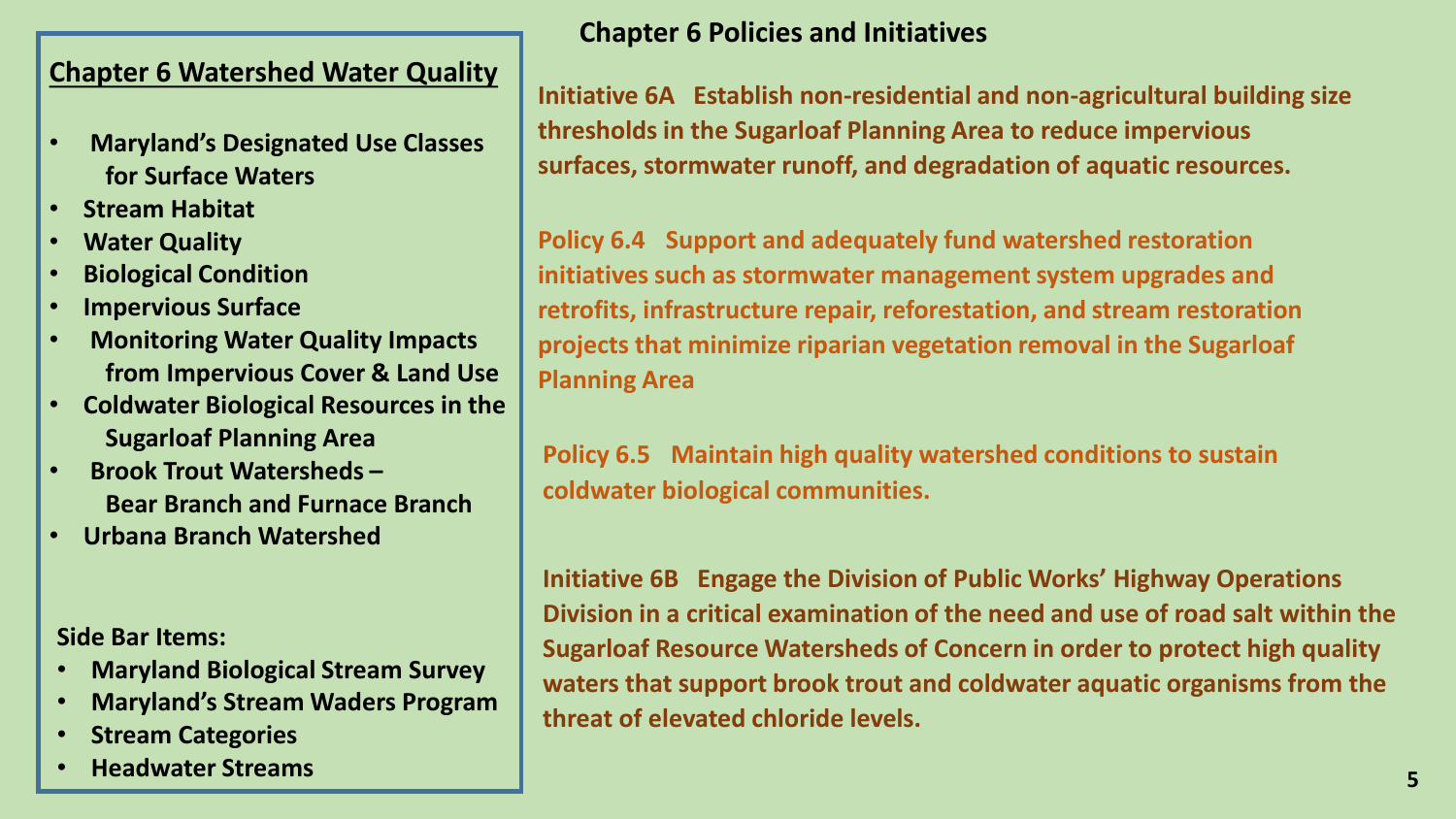- **Maryland's Designated Use Classes for Surface Waters**
- **Stream Habitat**
- **Water Quality**
- **Biological Condition**
- **Impervious Surface**
- **Monitoring Water Quality Impacts from Impervious Cover & Land Use**
- **Coldwater Biological Resources in the Sugarloaf Planning Area**
- **Brook Trout Watersheds – Bear Branch and Furnace Branch**
- **Urbana Branch Watershed**

**Side Bar Items:**

- **Maryland Biological Stream Survey**
- **Maryland's Stream Waders Program**
- **Stream Categories**
- **Headwater Streams**

# **Chapter 6 Policies and Initiatives**

**Policy 6.6 Protect sensitive aquatic resources, including brook trout populations, in Bear Branch Watershed.**

**Policy 6.7 Support efforts to achieve Tier III Use Class Status for additional streams in the Sugarloaf Planning Area and ensure that the unique high quality features of these streams are maintained.**

**Policy 6.8 Improve and restore wildlife habitat and biologic diversity, including brook trout populations, in the Furnace Branch Watershed.**

**Initiative 6C Continue engagement with and support of the Eastern Brook Trout Joint Venture, a unique partnership between state and federal agencies, regional and local governments, businesses, conservation organizations, academia, scientific societies, and private citizens working toward protecting, restoring, and enhancing brook trout populations and their habitats across their native range.**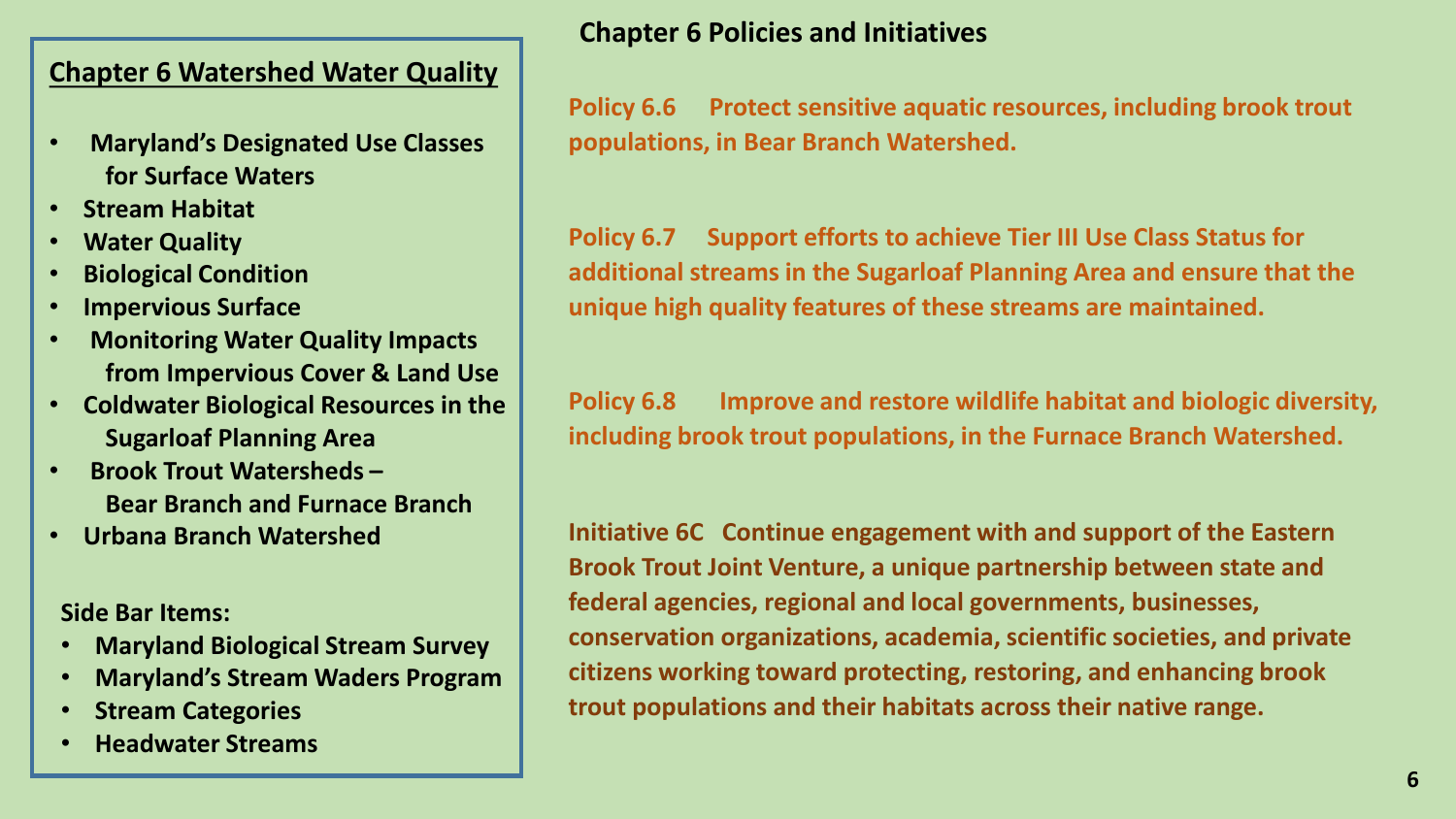- **Maryland's Designated Use Classes for Surface Waters**
- **Stream Habitat**
- **Water Quality**
- **Biological Condition**
- **Impervious Surface**
- **Monitoring Water Quality Impacts from Impervious Cover & Land Use**
- **Coldwater Biological Resources in the Sugarloaf Planning Area**
- **Brook Trout Watersheds – Bear Branch and Furnace Branch**
- **Urbana Branch Watershed**

**Side Bar Items:**

- **Maryland Biological Stream Survey**
- **Maryland's Stream Waders Program**
- **Stream Categories**
- **Headwater Streams**

# **Chapter 6 Policies and Initiatives**

**Policy 6.9 Focus existing incentive programs in the Urbana Branch and North Branch Watersheds to expand and increase the amount of forest cover to address environmental and climate resilience and aid in water quality protection.**

**Policy 6.10 Critically examine quantities of groundwater requested for future withdrawals by large-scale commercial and institutional uses in order to maintain springs and seeps, and to ensure stream base flows needed for sensitive cold-water aquatic biota and protection of nearby private residential wells.**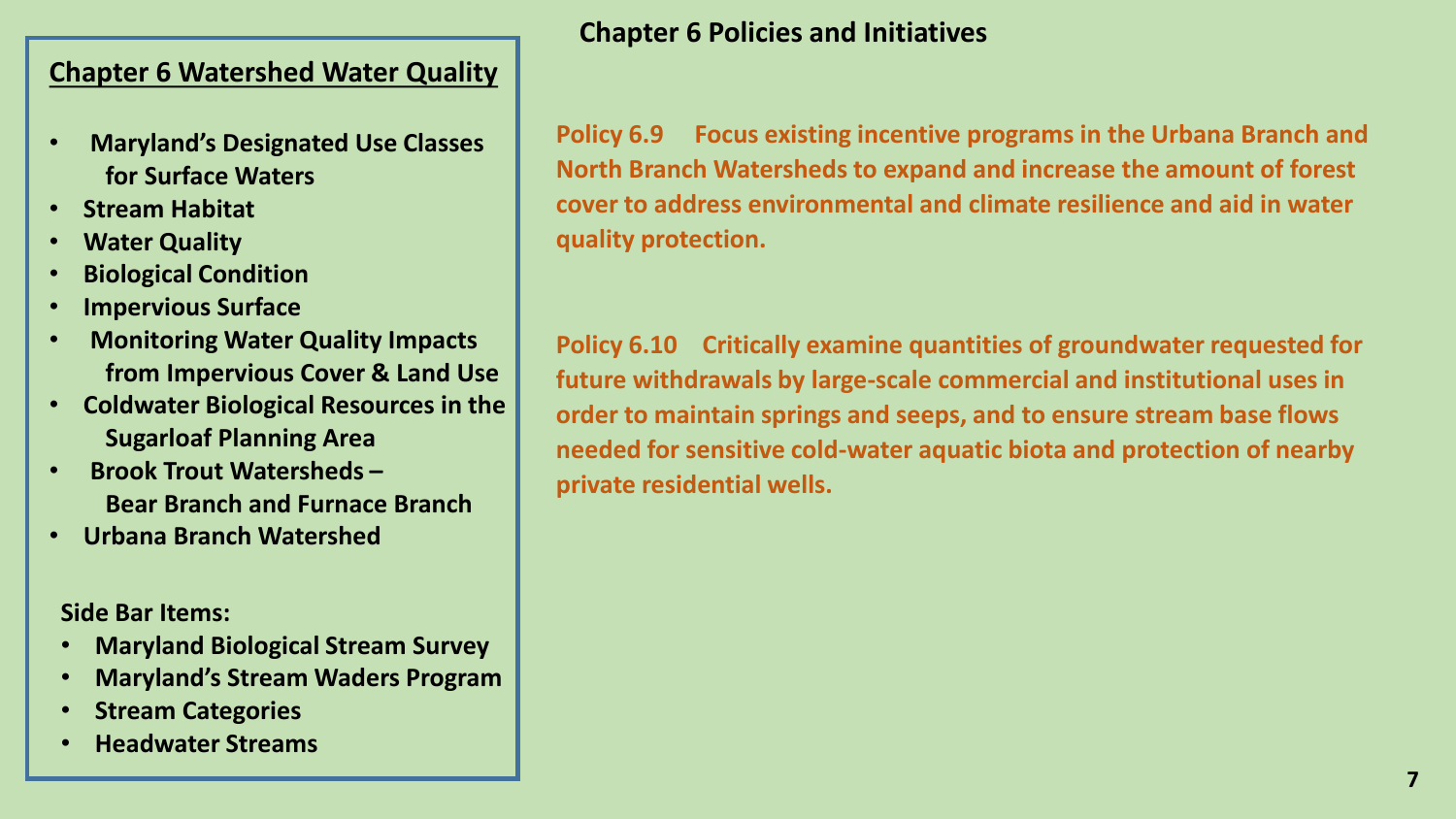- **Maryland's Designated Use Classes for Surface Waters**
- **Stream Habitat**
- **Water Quality**
- **Biological Condition**
- **Impervious Surface**
- **Monitoring Water Quality Impacts from Impervious Cover & Land Use**
- **Coldwater Biological Resources in the Sugarloaf Planning Area**
- **Brook Trout Watersheds – Bear Branch and Furnace Branch**
- **Urbana Branch Watershed**

**Side Bar Items:**

- **Maryland Biological Stream Survey**
- **Maryland's Stream Waders Program**
- **Stream Categories**
- **Headwater Streams**

# **Chapter 6 Policies and Initiatives**

**Initiative 6D Preserve and enhance environmental functions, such as flood control, temperature modulation, and downstream water quality protection, by enhancing the buffering of aquatic systems, including headwater areas and mapped natural flow and drainage paths.**

**Initiative 6E Establish a physical, chemical, and biological water quality monitoring program from the Urbana Branch Watershed to assess current conditions and evaluate the effects of land use change on stream quality.**

**Policy 6.11 Support conservation practices on all agricultural lands, including livestock exclusion from streams, wetland protection and enhancement, and regenerative agricultural practices to sequester carbon and increase soil and water health.**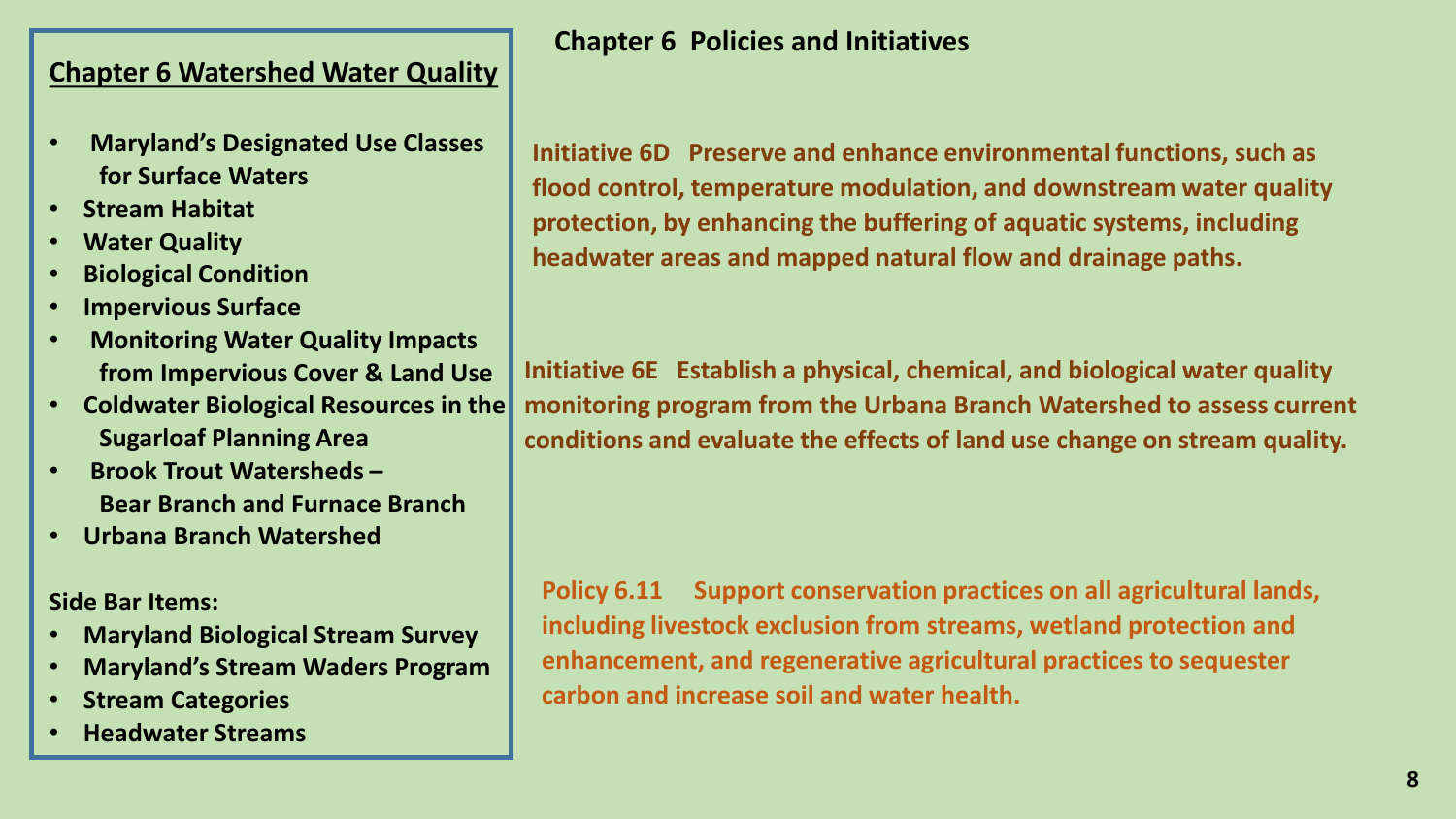- **Maryland's 2020 Forest Action Plan**
- **Programmatic Opportunities for Reforestation**
- **Biodiversity**
- **Ecologically Significant Areas**

## **Side Bar Items:**

- **Forest**
- **Wildland Fire**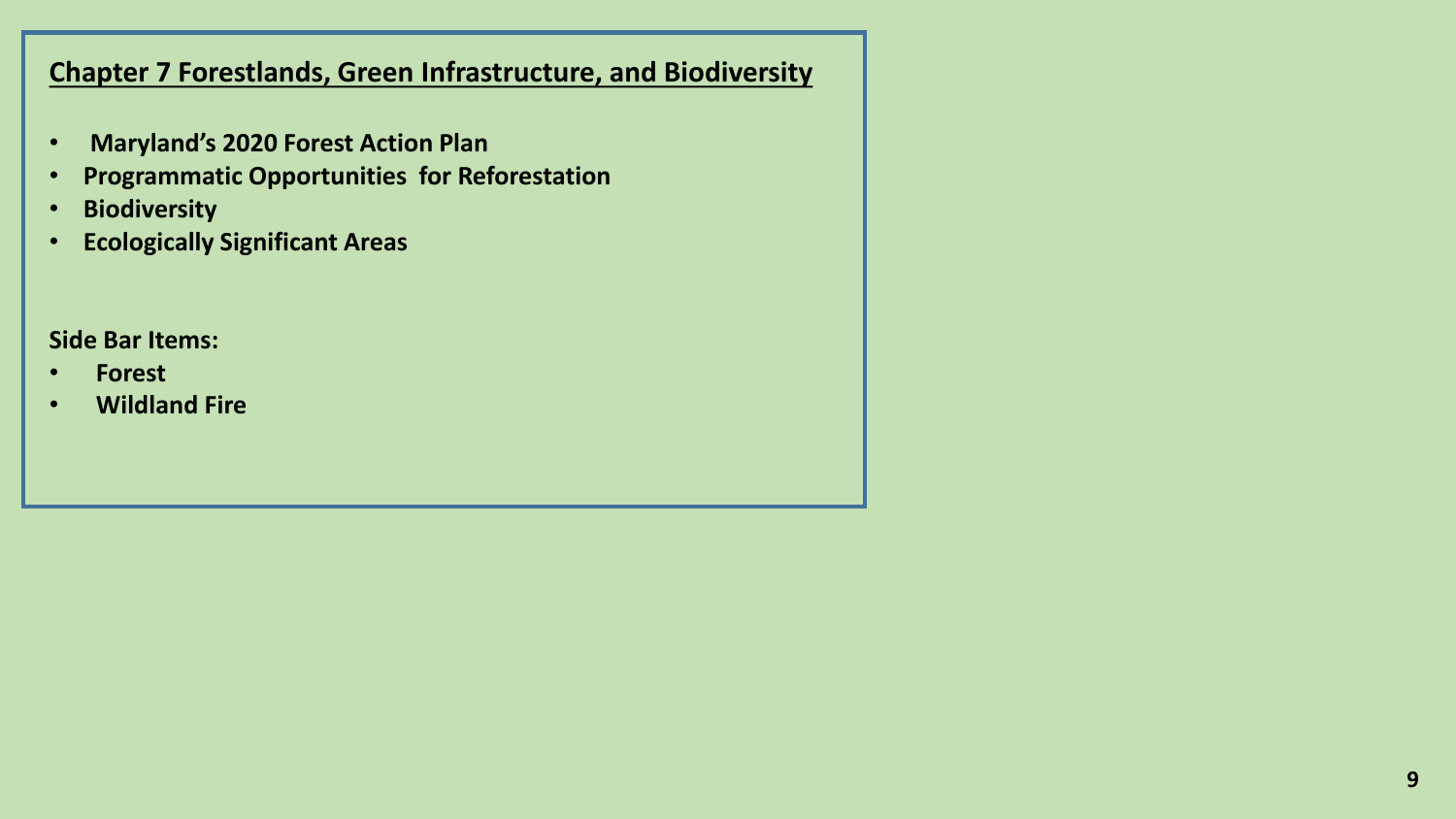- **Maryland's 2020 Forest Action Plan**
- **Programmatic Opportunities for Reforestation**
- **Biodiversity**
- **Ecologically Significant Areas**

#### **Side Bar Items:**

- **Forest**
- **Wildland Fire**

# **Chapter 7 Policies and Initiatives**

**Policy 7.1 Promote the creation of Forest Management Plans and Forest Stewardship Plans that address increasing species and landscape diversity over time, including the extent and quality of older forest and early successional habitat. Such plans should include methods to control invasive pests, destructive insects, and diseases to prevent widespread forest mortality and loss of native forest types.**

**Policy 7.2 Ensure timber harvest activities in the Sugarloaf Planning Area achieve: enhanced protection of all waterways and drainages, minimal risk of stream sedimentation, protection of forests during critical breeding seasons for FIDS, and no degradation or negative impacts to forest quality, resilience, and wildlife habitat.**

**Policy 7.3 Support efforts of landowners and organizations to improve deer herd management to reduce deer browse of native trees.**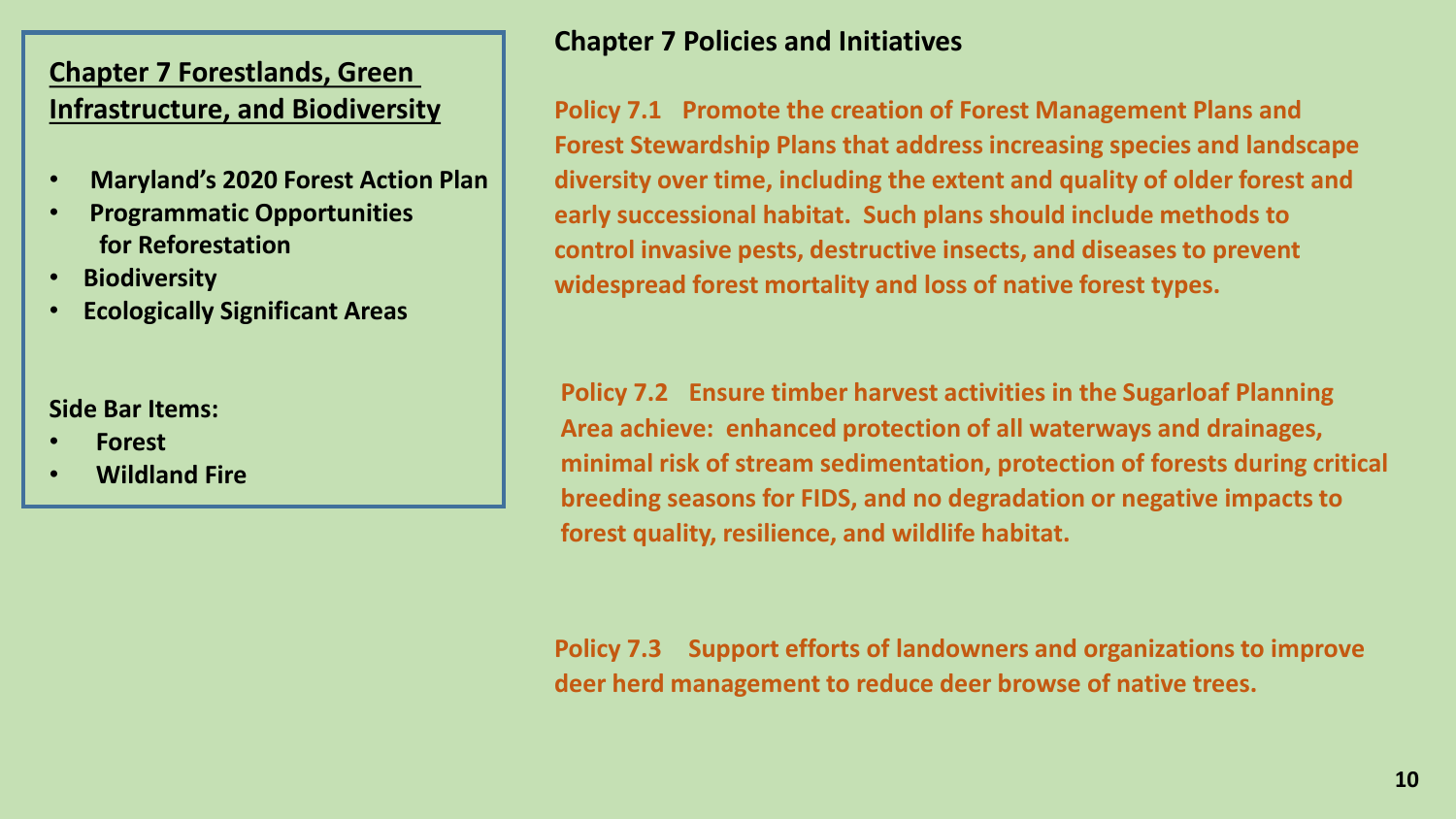- **Maryland's 2020 Forest Action Plan**
- **Programmatic Opportunities for Reforestation**
- **Biodiversity**
- **Ecologically Significant Areas**

**Side Bar Items:**

- **Forest**
- **Wildland Fire**

**Chapter 7 Policies and Initiatives**

**Initiative 7A Initiate the development and creation of a functional Green Infrastructure Plan for the County that prioritizes areas for forest restoration and conservation across ownerships to increase natural landscape continuity and reduce forest fragmentation.**

**Policy 7.4 Retain existing forestlands, promote sound forestry management, and expand tree planting, including riparian forest buffers and the conversion of lawn to forest in the Sugarloaf Planning Area to help achieve climate change resilience.**

**Policy 7.5 Collaborate with stakeholders, agencies, and organizations to use forests and trees to improve watershed conditions, including the conservation of forests critical for protecting high quality waters.**

**Policy 7.6 Emphasize forest connectivity when Forest Resource Ordinance easements are proposed during the land development process.**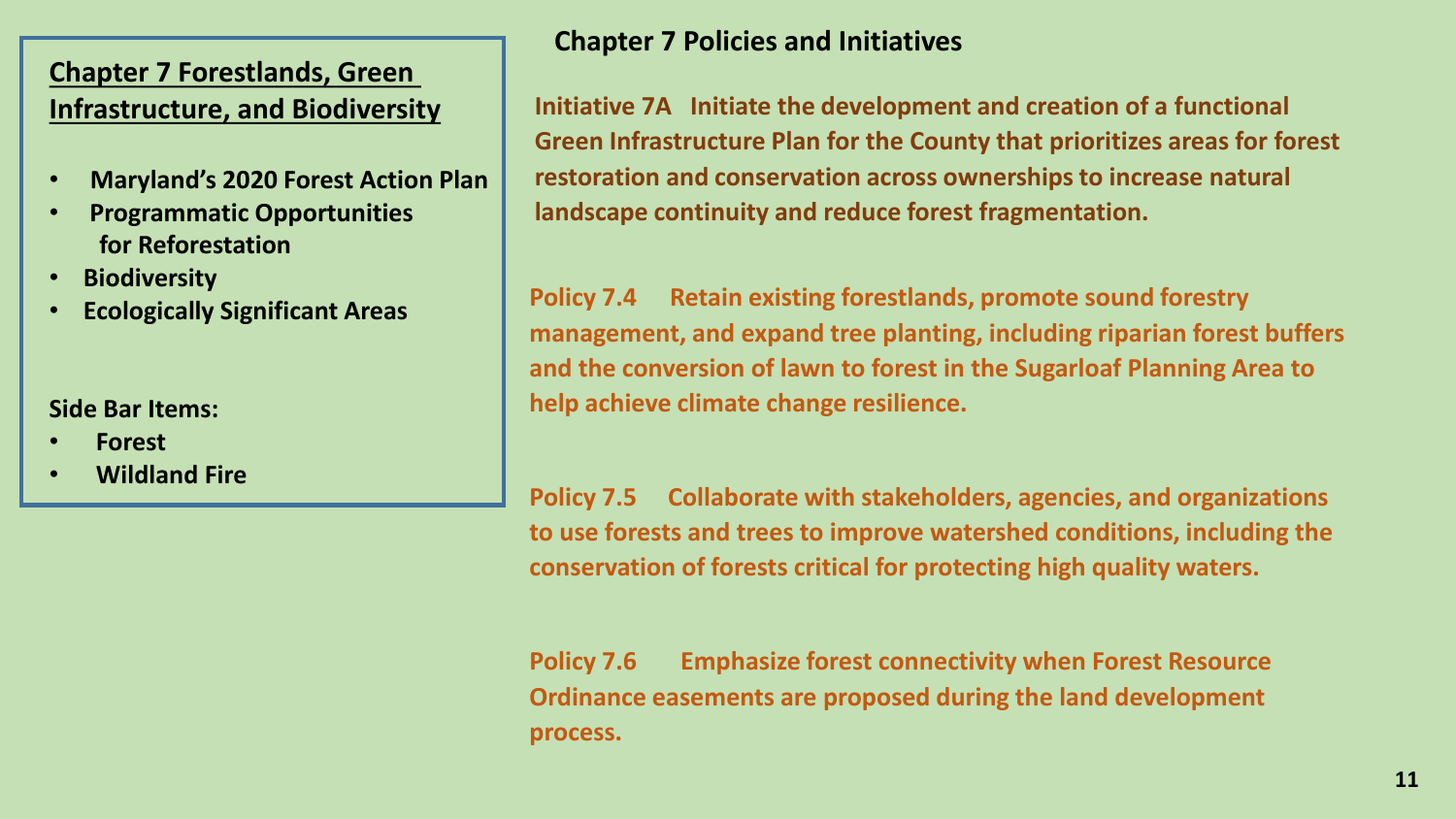- **Maryland's 2020 Forest Action Plan**
- **Programmatic Opportunities for Reforestation**
- **Biodiversity**
- **Ecologically Significant Areas**

#### **Side Bar Items:**

- **Forest**
- **Wildland Fire**

# **Chapter 7 Policies and Initiatives**

**Initiative 7B Establish the Sugarloaf Area Forest Initiative, modeled after the Linganore Watershed Forest Program, to utilize the County's Forest Resource Ordinance mitigation funds to plant new forest on private lands.**

**Initiative 7C Through partnerships with natural resource professionals, provide technical and financial assistance to help private landowners practice sustainable forest resource management and to transition lawn to natural areas.**

**Policy 7.7 Support education and outreach efforts of the Maryland DNR Firewise Program to promote fire awareness and prevention in the wildland-urban interface in the Sugarloaf Planning Area.**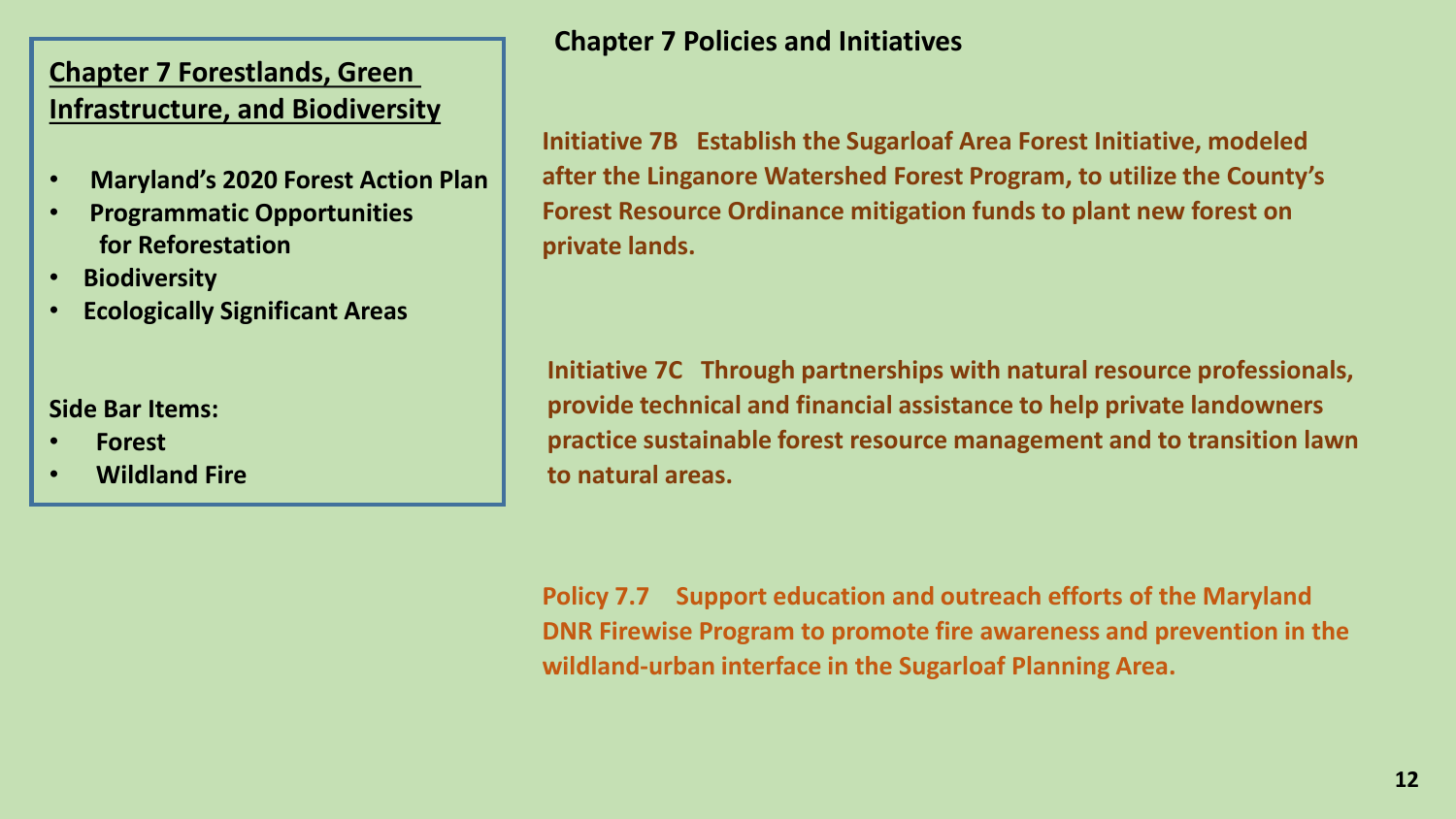- **Maryland's 2020 Forest Action Plan**
- **Programmatic Opportunities for Reforestation**
- **Biodiversity**
- **Ecologically Significant Areas**

**Side Bar Items:**

- **Forest**
- **Wildland Fire**

**Chapter 7 Policies and Initiatives**

**Initiative 7D Ensure existing capacities (e.g., plans, personnel, equipment) of local fire departments and emergency response agencies are sufficiently adequate for effective wildfire response and suppression.**

**Initiative 7E Engage the services of the Maryland DNR Forest Service to prepare Community Wildfire Protection Plans for eligible areas in the Sugarloaf Planning Area.**

**Policy 7.8 Foster increased awareness and appreciation of environmental resources and their relationship to man-made systems, and support for management action to sustain and protect resource function and quality.**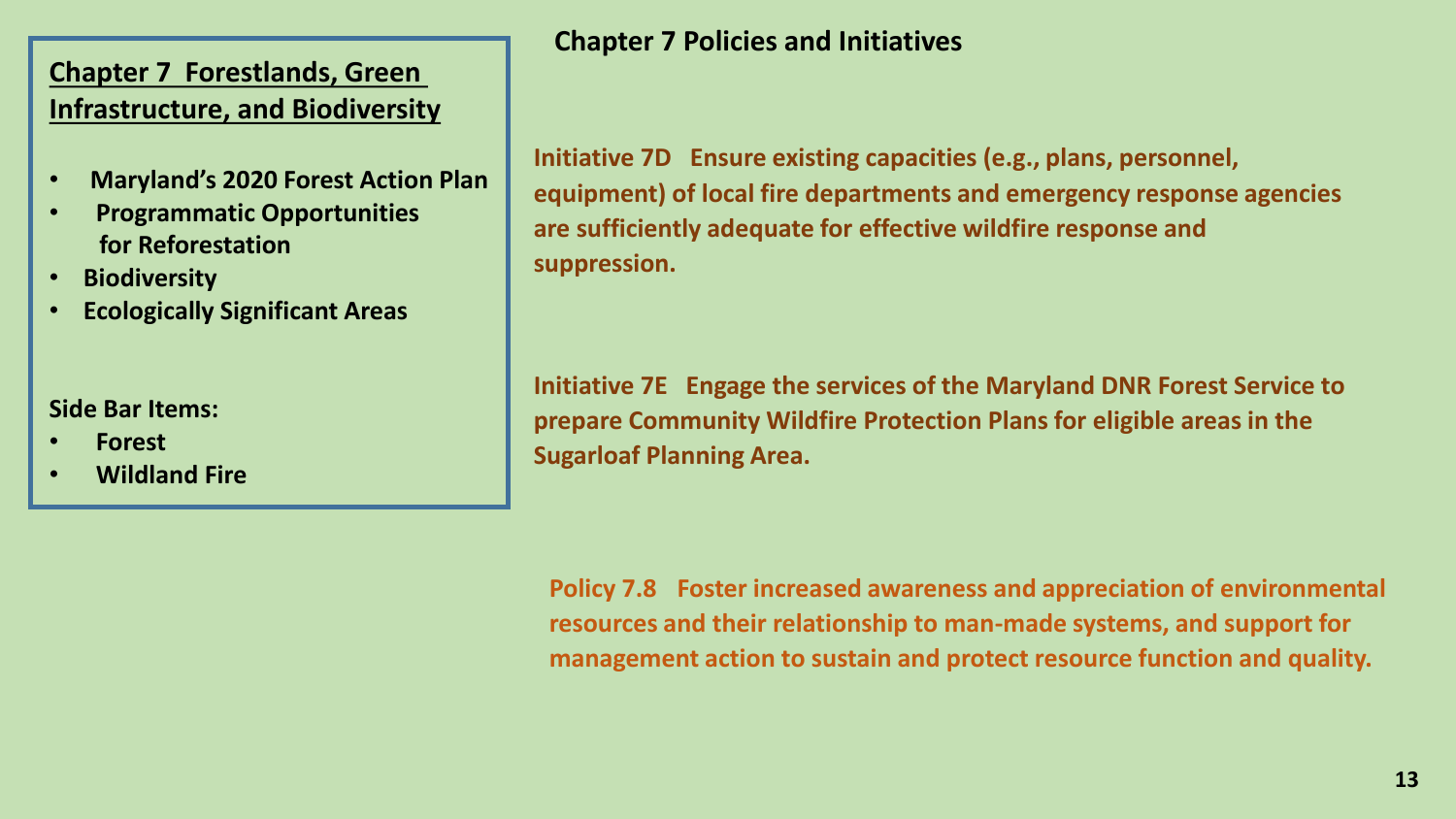- **Maryland's 2020 Forest Action Plan**
- **Programmatic Opportunities for Reforestation**
- **Biodiversity**
- **Ecologically Significant Areas**

#### **Side Bar Items:**

- **Forest**
- **Wildland Fire**

**Chapter 7 Policies and Initiatives**

**Initiative 7F Collaborate with conservation groups, governmental entities, and willing landowners to establish a "Forest Management for Wildlife" demonstration area to showcase ecological forestry techniques to improve desired wildlife habitats, from managing towards mature forest conditions to designing early successional habitat to benefit declining shrubland species, such as American woodcock, bobwhite quail, and ruffed grouse.**

**Initiative 7G To improve public safety and reduce the costs of property insurance for residents and businesses within the Planning Area, establish a network of water storage tanks to be owned and maintained by the County for rural fire suppression. Once piloted in the Sugarloaf Area, this initiative should be expanded to other rural parts of the County.**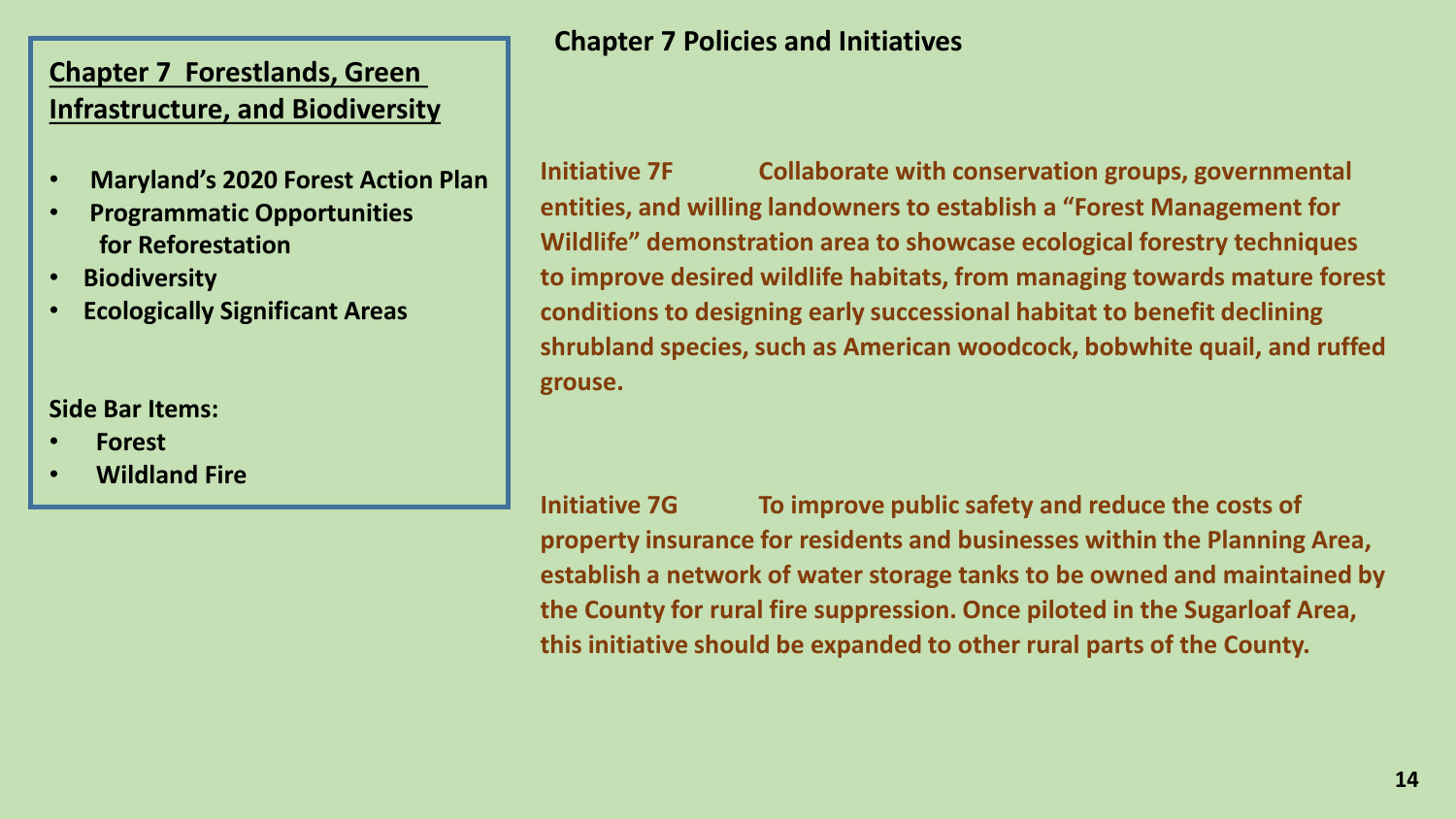- **Local and State Action**
- **Agriculture and Carbon Sequestration**
- **Forests and Carbon Sequestration**
- **Local Impacts and Solutions**

**Side Bar items:**

- **The Carbon Cycle**
- **Paris Climate Agreement**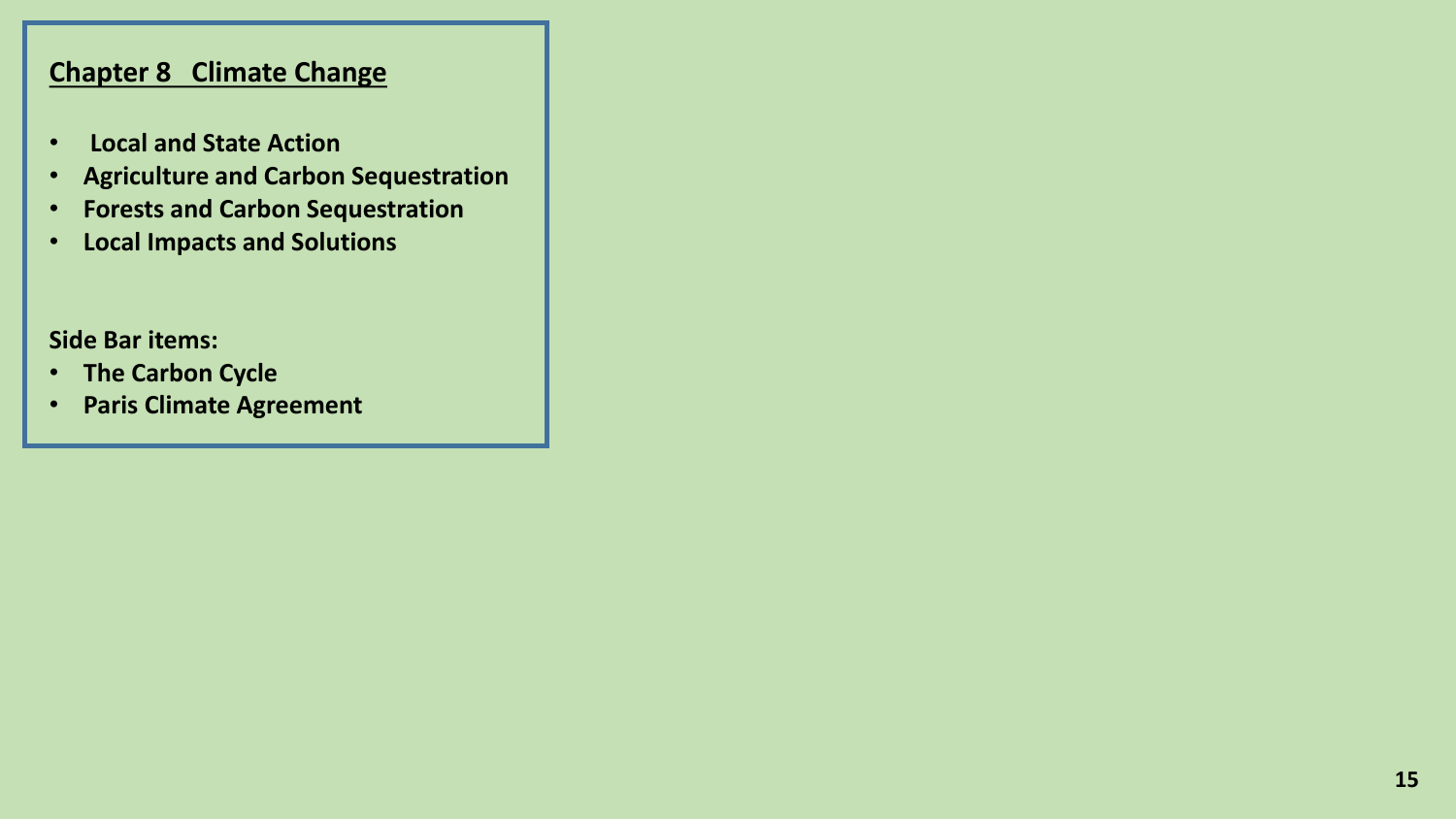- **Local and State Action**
- **Agriculture and Carbon Sequestration**
- **Forests and Carbon Sequestration**
- **Local Impacts and Solutions**

**Side Bar items:**

- **The Carbon Cycle**
- **Paris Climate Agreement**

# **Chapter 8 Policies and Initiatives**

**Policy 8.1 Factor climate change into all land use and planning initiatives and processes to achieve a natural and built environment that is highly resilient and adaptive.**

**Initiative 8A Support County efforts to develop policies and plans that address climate change and sustainability in a coordinated and comprehensive manner.**

**Policy 8.2 Support alternative energy production and storage systems, while carefully evaluating their impact on forestlands, viewsheds, and the transportation network in the Sugarloaf Planning Area.**

**Policy 8.3 Support sustainable, regenerative agricultural practices in the Sugarloaf Planning Area that enhance soil productivity and carbon sequestration, and protect water quality, thus providing overall greater resilience to climate change.**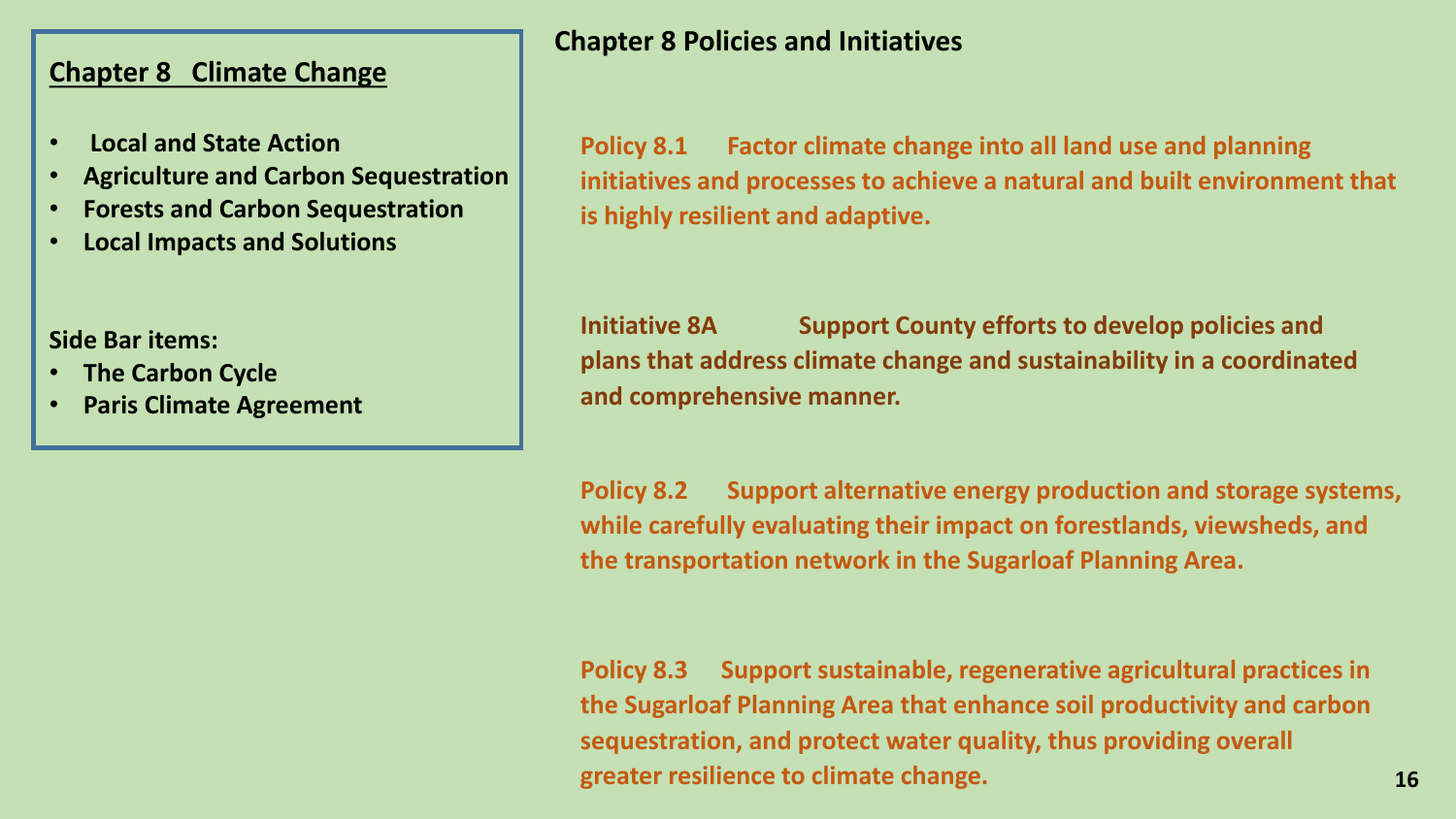- **Local and State Action**
- **Agriculture and Carbon Sequestration**
- **Forests and Carbon Sequestration**
- **Local Impacts and Solutions**

**Side Bar items:**

- **The Carbon Cycle**
- **Paris Climate Agreement**

# **Chapter 8 Policies and Initiatives**

**Initiative 8B Explore the creation of a new County programmatic initiative to engage willing landowners to replace turf grass with conservation landscaping to: reduce greenhouse gas emission (from less mowing), enhance pollinator habitat, and increase vegetative diversity.**

**Initiative 8C Establish, fund, and showcase a pilot program that engages a willing land owner/farm operator in the Sugarloaf Planning Area to convert or enhance an existing agricultural operation to a system that incorporates more regenerative practices and carbon sequestration.**

**Initiative 8D Partner with the USDA, MDA, the Frederick Soil Conservation District and other experts to supply technical design, installation, and adoption assistance to implement HB 687/SB 597, the Agricultural Cost Share Program-Fixed Natural Filter Practices in the Sugarloaf Planning Area.**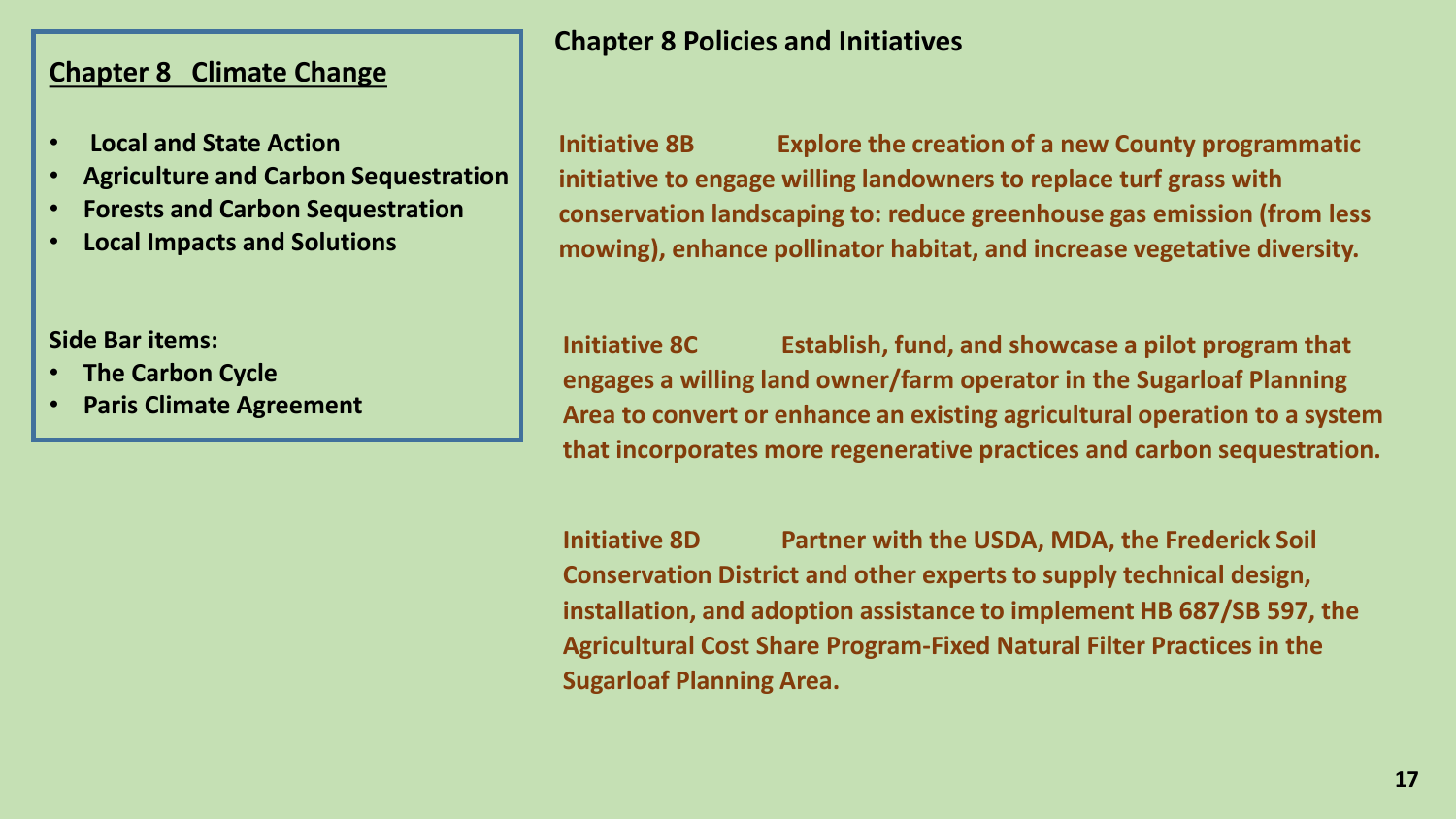- **Local and State Action**
- **Agriculture and Carbon Sequestration**
- **Forests and Carbon Sequestration**
- **Local Impacts and Solutions**

**Side Bar items:**

- **The Carbon Cycle**
- **Paris Climate Agreement**

## **Chapter 8 Policies and Initiatives**

**Policy 8.4 Preserve vast forestlands in the Sugarloaf Planning Area that comprise an "ecological sanctuary" and acknowledge their importance in providing clean water, sequestering carbon, and mitigating climate change.**

**Policy 8.5 All future repairs and upgrades of stream culverts in the Sugarloaf Planning Area should be designed to: ensure unimpeded upstream and downstream movement of aquatic organisms and other wildlife; minimize stream scour and erosion; and accommodate more intense storms and frequent flooding events.**

**Initiative 8E Explore options with the Department of Public Works and the Office of Sustainability and Environmental Resources to address the compromised stream bank stabilization structure and associated stream channel erosion located along a tributary to Little Bennett Creek, adjacent to Sugarloaf Mountain Road.**